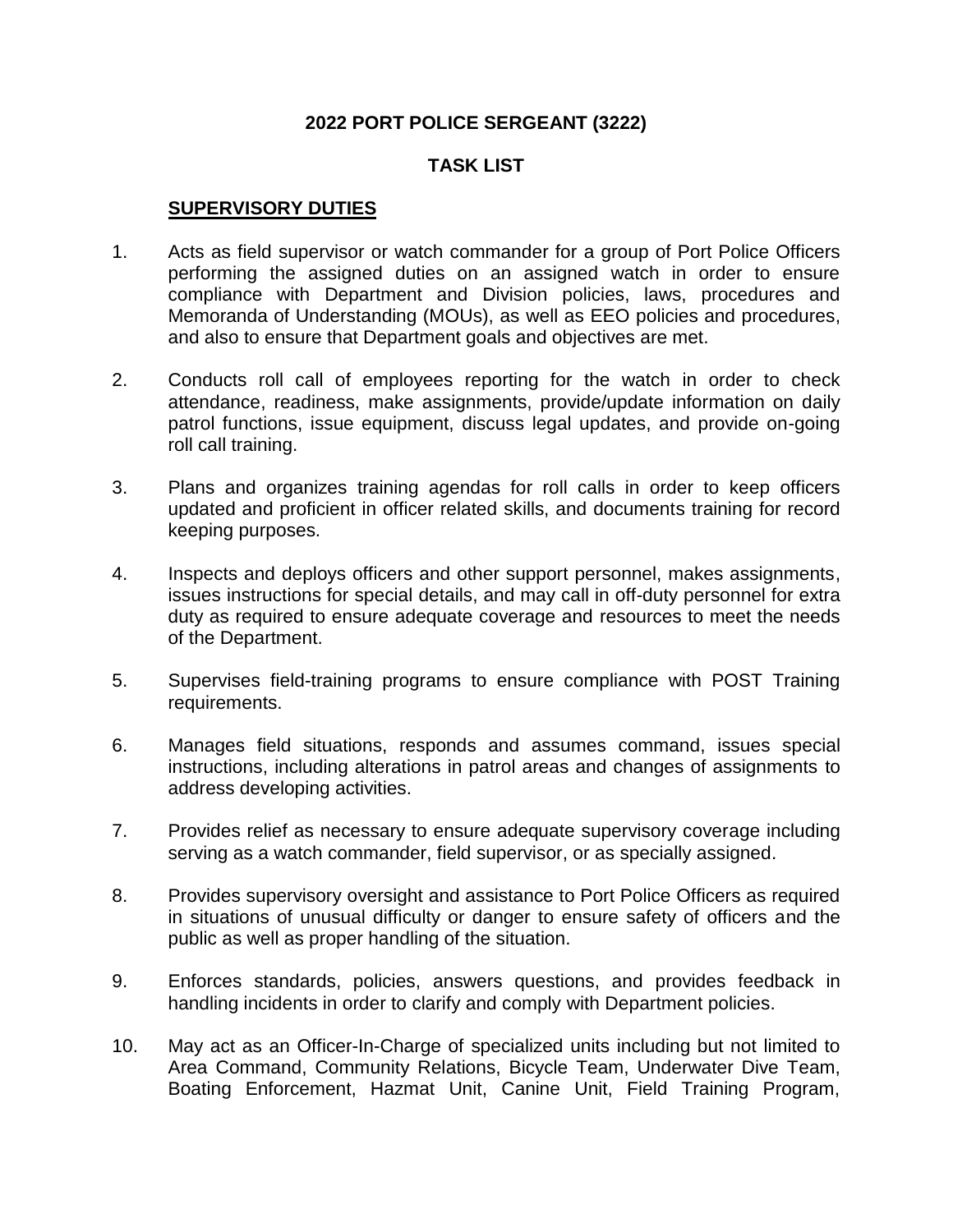Commercial Enforcement Detail, Detective Unit, Range Staff or other specialized units in order to provide leadership and direction to specialized units.

- 11. Evaluates employee performance including preparation of comment cards, annual/probationary performance evaluations in order to provide direction, improve officer performance and determine training needs.
- 12. Directs and organizes Patrol Officers during tactical situations in order to mitigate the situation and ensure the safety of officers and the public.
- 13. Manages and plans the safety of operations including operations planning, injured on duty (IOD), worker's compensation, station cleanliness, and any other relative areas.
- 14. Utilizes and oversees the proper use and compliance with policies and work instructions related to various Port Police technologies including but not limited to Daily Training Bulletins, Computer Aide Dispatch, Records Management System, Racial and the Identify Profiling Act.

#### **ADMINISTRATIVE DUTIES**

- 15. Conducts audits and makes spot inspections of activities including by not limited to proper use of equipment (such as body worn cameras, mobile audio video, etc.) during the course of the watch to ensure Department goals and objectives are being met and to also ensure that officers are performing to Department standards.
- 16. Investigates and prepares reports of misconduct, policy violations, accidents, injuries, special investigations, and property damage to document the occurrence, determine liability and/or fault and recommend corrective action.
- 17. Documents required information in supervisory logs as assigned.
- 18. Compiles statistical reports and reviews/approves special reports submitted by Port Police Officers in order to document, evaluate, and make recommendations regarding workflow and assignments in order to ensure accuracy of content.
- 19. Conducts administrative and criminal investigations into employee actions stemming from various sources, which could include citizen complaints, media reports, or critical incidents such as officer involved shootings.
- 20. May be authorized to issue permits as a representative of the Department in the absence of the Division Head.
- 21. Effectively utilizes computer software programs (i.e., Microsoft Word, Excel, Powerpoint, and etc.) in order to present information and communicate data.